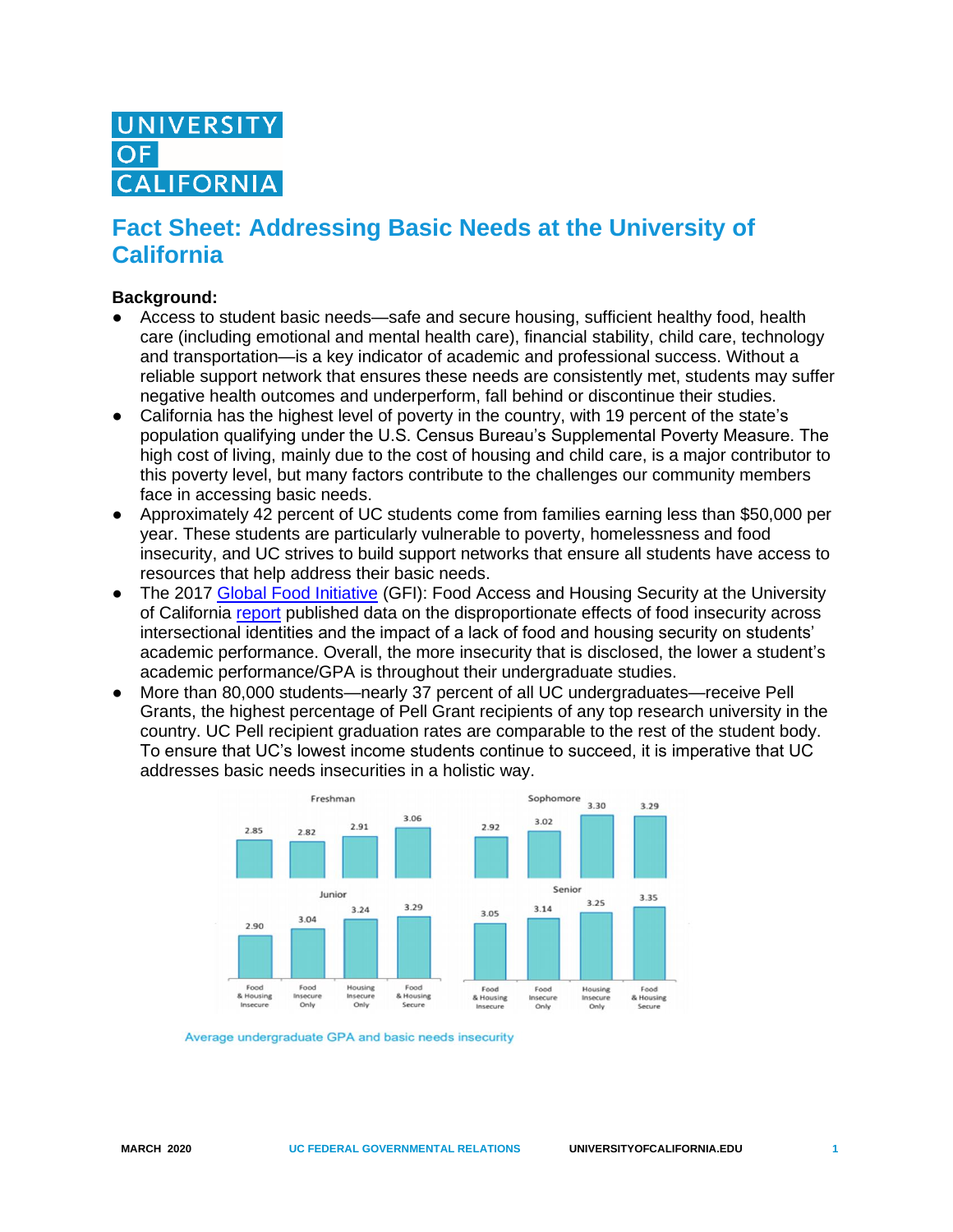| Overall (84,752) |                                       | 44% |     |  |
|------------------|---------------------------------------|-----|-----|--|
| One factor       |                                       |     |     |  |
|                  | LGBTQ (9,247)                         |     | 51% |  |
|                  | Low-income (34,630)                   |     | 55% |  |
|                  | First-gen (45,913)                    |     | 56% |  |
|                  | URM (29,627)                          |     | 58% |  |
|                  | Independent (9,305)                   | 59% |     |  |
|                  | Foster youth (969)                    |     | 61% |  |
| Two factors      |                                       |     |     |  |
|                  | First-gen & Low-income (25,786)       |     | 59% |  |
|                  | Foster youth & Low-income (268)       |     | 61% |  |
|                  | LGBTQ & Low-income (3,549)            |     | 61% |  |
|                  | First-gen & URM (22,769)              |     | 62% |  |
|                  | URM & Low-income (15,196)             |     | 62% |  |
|                  | First-gen & Independent (5,956)       |     | 62% |  |
|                  | <b>URM &amp; LGBTQ (3,563)</b>        |     | 63% |  |
|                  | URM & Independent (3,889)             |     | 66% |  |
|                  | LGBTQ & Foster youth (152)            |     | 67% |  |
|                  | LGBTQ & Independent (1,218)           |     | 67% |  |
|                  | URM & Foster youth (519)              |     | 67% |  |
|                  |                                       |     |     |  |
| Three factors    | URM, foster youth & Low-income (157)  |     | 61% |  |
|                  | URM, First-gen & Low-income (13,431)  |     | 63% |  |
|                  | URM, LGBTQ & Low-income (1,713)       |     | 67% |  |
|                  | URM, First-gen & Independent (2,986)  |     | 68% |  |
|                  | URM, Foster youth & Independent (314) |     | 74% |  |
|                  | URM, LGBTQ & Independent (529)        |     | 74% |  |

Note: The number within the parenthesis indicates the estimate of the number (weighted count) in the student population subgroup who had experienced food insecurity.

Figure 5. Percent of undergraduate students experiencing food insecurity by associated factors

#### **Food Insecurity:**

- UC is a pioneer in the field of student hunger research, publishing two of the largest studies about student access to food and nutrition [\(2016,](https://www.ucop.edu/global-food-initiative/best-practices/food-access-security/student-food-access-and-security-study.pdf) [2017\)](https://www.ucop.edu/global-food-initiative/_files/food-housing-security.pdf), sponsored principally by GFI. These studies have found that 44 percent of undergraduate students and 26 percent of graduate students have experienced food insecurity.
- In July 2016, UC President Janet Napolitano allocated \$3.3 million in new funding over two years to expand and enhance the food resources available to students. Campuses had the flexibility to establish new programs or grow existing ones, depending on the specific needs of the student populations. Additionally, California Governor Gavin Newsom provided \$18.5 million in his 2019-20 budget to address ongoing food and housing insecurity across the state.
- With this funding, all 10 UC campuses employed additional staff for expanded food pantries, provided economic crisis support to students, increased registration for California's CalFresh nutrition assistance program (also known as Supplemental Nutrition Assistance Program, or SNAP), expanded services to graduate and professional students and launched pilot programs to help establish best practices in food security.
- According to the 2017 GFI report, UC students are more likely to experience food insecurity if they are 24 or older, African American or Hispanic, first-generation, from a foster care background, LGBTQ, financially independent or from low-income families, transfer students or have been enrolled for five or more years.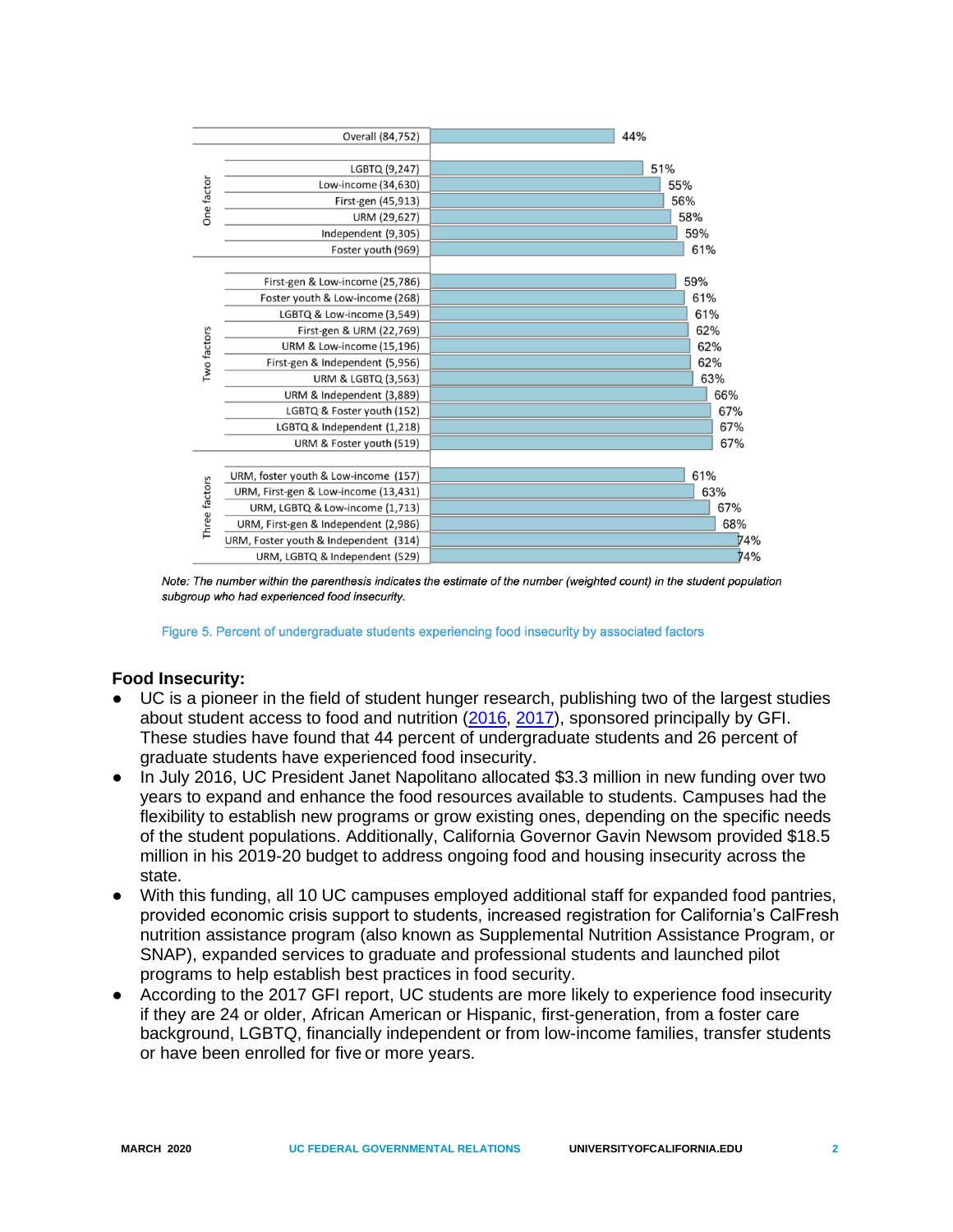

### **Housing Insecurity:**

- Five percent of both UC undergraduate and graduate students said they had experienced homelessness at some point during their enrollment.
- The [UC Student Housing Initiative,](https://www.universityofcalifornia.edu/support-uc/ucan/campus-housing) launched in 2016 by President Napolitano, is on track to meet a goal of 31,000 new affordable beds by fall 2024, in both undergraduate residence halls and at other campus-owned communities.
- Recognizing both a shortage in housing stock and rapidly increasing housing costs, the Student Housing Initiative harnesses the expertise and resources of the UC system to accelerate the creation of affordable student housing on all campuses.
- From 2016-18, more than 5,000 beds were added, with 25,900 to be added between 2019- 24.
- According to the 2017 GFI report, UC students are more likely to experience homelessness than other students if they must take longer to finish their degrees, have a foster care background, are from an underrepresented community or are 24 or older.

#### **Child Care Insecurity:**

- The cost of child care is often one of the largest expenses a family faces and access to high quality child care is difficult. UC campuses provide a range of on-site services to assist student parents, including care for infants, toddlers and preschoolers.
- In addition to local and state subsidies and resources, some campuses have additional grant programs for student parents, such as the [Parent Grant](https://financialaid.berkeley.edu/parent-grant) at UC Berkeley and the [Community Based Care Grant](https://hr.ucdavis.edu/departments/worklife-wellness/student-parent/ucd-funding) at UC Davis.
- All UC campuses have built family-oriented housing to accommodate students with families, children, and partners.
- Data from UC Berkeley's [2017 housing survey](https://basicneeds.berkeley.edu/learn) shows that 44 percent of students with children have considered leaving UC Berkeley because of their housing situation.

#### **UC Basic Needs Master Plan:**

- As UC continues to invest in the additional resources that students need to successfully complete their degree programs, UC will move to implement a master plan to prioritize basic needs resources and efforts, as well as distribute information about these services.
- While UC is taking dramatic steps to establish basic needs services for students at each campus, the University also recognizes the value of centralizing programs, resources and information about additional services and funding for a "basic needs center" on each